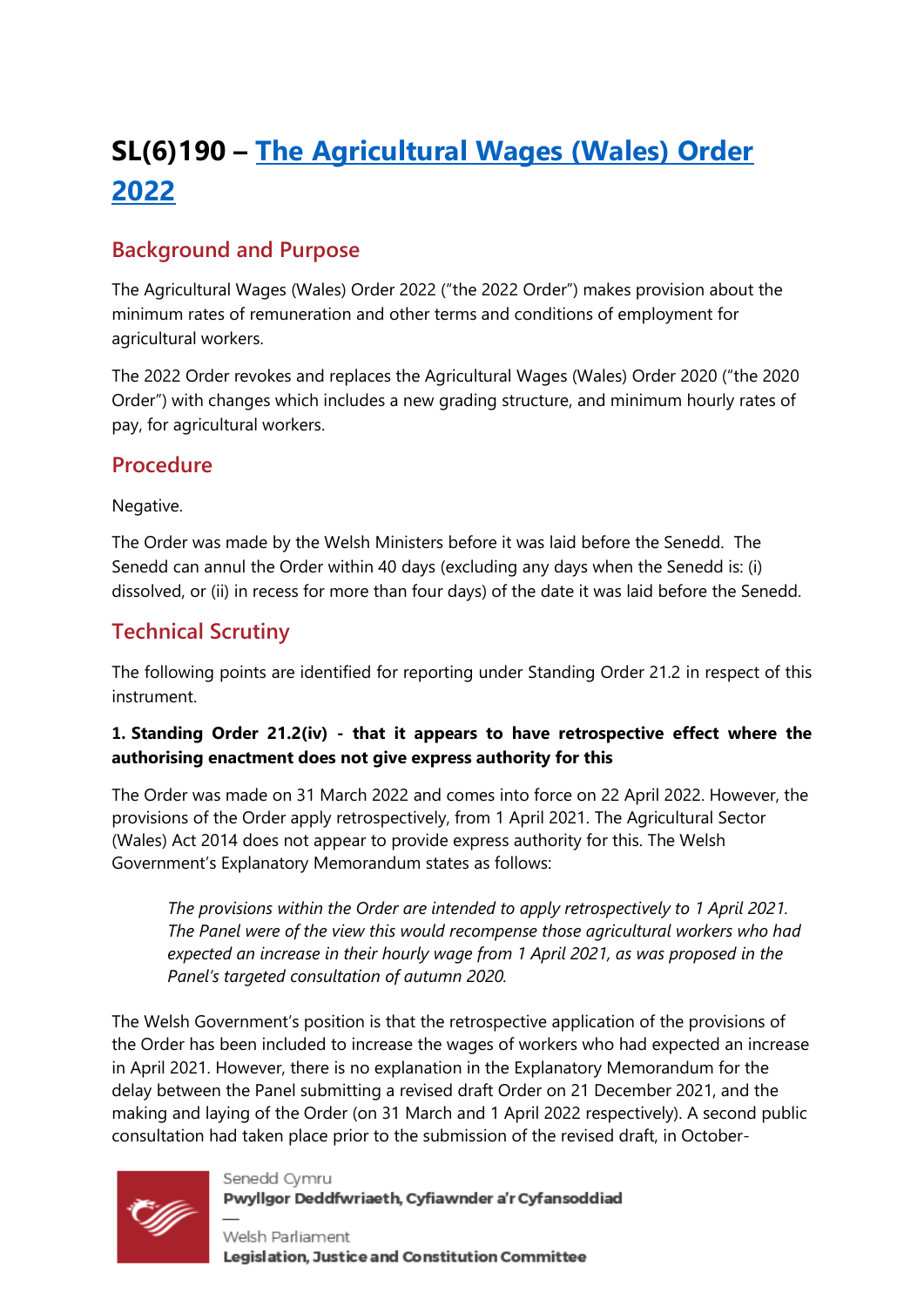November 2021. Some three months elapsed between the submission of the revised draft, and the making of the Order.

In respect of the retrospective application of the Order, the Explanatory Memorandum states as follows:

*The intention of the Panel was to have the new Order in force on 1 April 2021, to coincide with increases to the National Living Wage (NLW) and National Minimum Wage (NMW) and avoid a transitional period during which the NLW/NMW would override the Agricultural Minimum Wage (AMW) levels. However, the scale and nature of the changes necessitated referral back to the Panel for clarification of a number of policy and legal matters. In response, the Panel made changes to their draft proposals. Some of these changes were sufficiently different so as to require a second public consultation. This took place between 20 October and 19 November 21. The Panel subsequently submitted a revised draft Order on 21 December 2021 and requested that the Order be made with retrospective effect to recompense those agricultural workers who had expected an increase in their hourly wage from 1 April 2021, as was proposed in the Panel's targeted consultation of autumn 2020.*

*Following careful consideration, Welsh Ministers approved the draft Order and request for retrospective effect. At present, agricultural workers' wages in Wales are subject to the minimum rates specified by the Agricultural Wages (Wales) Order 2020, except for minimum rates in the Order which fall below the NMW and NLW.* 

#### **2. Standing Order 21.2(v) - that for any particular reason its form or meaning needs further explanation.**

Section 3 of the Agricultural Sector (Wales) Act 2014 concerns agricultural wages orders. Section 3(5) provides that *"no minimum rate of remuneration may be specified in an order under this section which is less than the national minimum wage"*. The Order was made on 31 March 2022, came into force on 22 April 2022, but took effect from 1 April 2021. On 1 April 2022, the National Minimum, Wage and National Living Wage were increased. The minimum rates of pay specified in Schedule 1 to the Order are in some cases lower than the national minimum wage rates from 1 April 2022, although they are equal to or higher than the national minimum wage rates applicable on 1 April 2021. The Explanatory Memorandum accompanying the Order does not explain the rationale upon which the Welsh Government considers that section 3(5) of the Act has been complied with, as the Order specifies minimum rates of remuneration which are less than the national minimum wage from 1 April 2022. Further information would be helpful to understand the Welsh Government's position.

# **Merits Scrutiny**

The following points are identified for reporting under Standing Order 21.3 in respect of this instrument.



Senedd Cymru Pwyllgor Deddfwriaeth, Cyfiawnder a'r Cyfansoddiad

Welsh Parliament Legislation, Justice and Constitution Committee